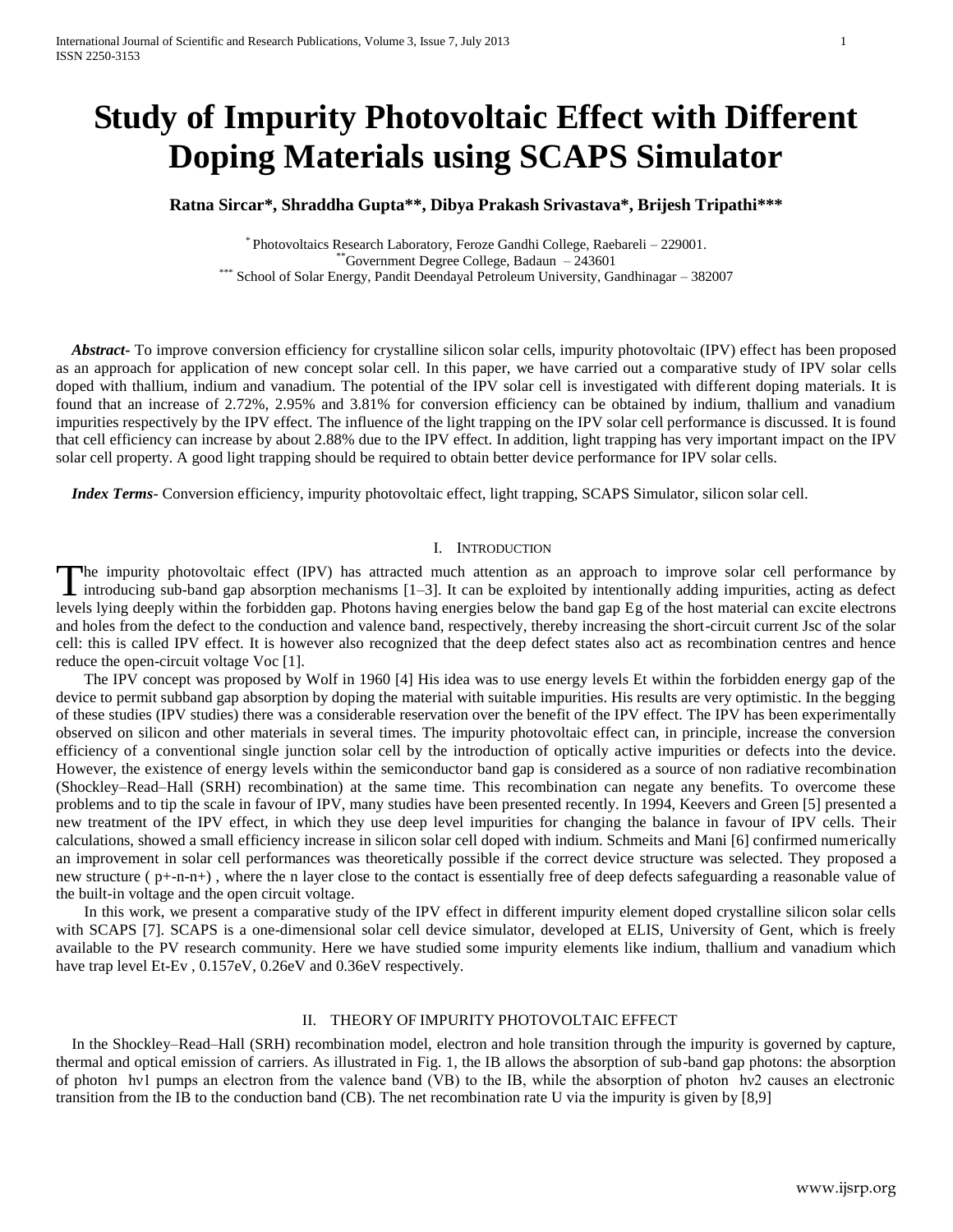International Journal of Scientific and Research Publications, Volume 3, Issue 7, July 2013 2 ISSN 2250-3153

$$
U = \frac{np - (n_1 + \tau_{n0}g_{nt})(p_1 + \tau_{p0}g_{pt})}{\tau_{n0}(p + \tau_{n0}g_{nt}) + \tau_{n0}(n + n_1 + \tau_{n0}g_{nt})}
$$
\n<sup>(1)</sup>

$$
\tau_{n0} = \frac{1}{c_n N_t} \quad \text{and} \quad \tau_{p0} = \frac{1}{c_p N_t} \tag{2}
$$

$$
n_1 = N_c e^{-(E_c - E_t)/kT} \t, \t p_1 = N_v e^{-(E_t - E_v)/kT} \t\t(3)
$$

$$
g_{nt} = N_t \int_{\lambda_n \min}^{\lambda_n \max} \sigma_n^{opt}(x, \lambda) \phi_{ph}(x, \lambda) d\lambda,
$$
\n<sup>(4)</sup>

$$
g_{pt} = N_t \int_{\lambda_p \min}^{\lambda_p \max} \sigma_p^{opt}(x, \lambda) \phi_{ph}(x, \lambda) d\lambda
$$
 (5)

where  $n_1$  and  $p_1$  are the electron and hole concentrations,  $\sigma_n^{opt}$  and  $\sigma_p^{opt}$  are the electron and hole photoemission cross-sections of the impurity. N<sub>t</sub> is the density of the defect. Terms in  $g_{nt}$  and  $g_{pt}$  describe the IPV effect. In a Lambertian cell, the photon flux  $\phi_{ph}(x,\lambda)$  at a depth x for photon wavelength  $\lambda$  is given by the following equation:

$$
\phi_{ph}(x,\lambda) = \phi_{ext}(\lambda) \frac{1 + R_b e^{-2\alpha_{ext}(\lambda)(L-x)}}{1 - R_f R_b e^{-2\alpha_{ext}(\lambda)L}} e^{-\alpha_{ext}(\lambda)x},\tag{6}
$$

where  $R_f$  and  $R_b$  are the internal reflection coefficients at the front and back surface of the cell, L is the total length of solar cell, and  $\phi_{ext}(\lambda)$  is the external incident photon flux. Eq.(6) and the parameters R<sub>f</sub> and R<sub>b</sub> describe the light trap of the solar cell.



*Fig. 1. Illustration of the fundamental operation of the IPV solar cell.*

### III. RESULTS AND DISCUSSION

# *A. Numerical model and parameters*

 Our structure is a crystalline silicon p+–n–n+ solar cell, where the indium impurity concentration is zero in the n+ layer. The corresponding thicknesses and shallow doping densities of the layers are respectively (2  $\mu$ m, N<sub>A</sub> =10<sup>18</sup> cm<sup>-3</sup>), (100  $\mu$ m, N<sub>D</sub> =10<sup>17</sup> cm<sup>-3</sup>) and (20  $\mu$ m, N<sub>D</sub> =10<sup>18</sup> cm<sup>-3</sup>). The parameters characterizing Si and the indium, thallium and vanadium impurities at 300K are summarized in Table 1.

**Table 1**: Basic parameters for the silicon solar cell used in this study

| <b>Properties</b>                              | Values                               |
|------------------------------------------------|--------------------------------------|
| Energy gap Eg                                  | $1.12 \text{ eV}$                    |
| Electron mobility $\mu_n$                      | 1350 cm <sup>2</sup> /V s            |
| Hole mobility $\mu_{p}$                        | $\frac{1}{480}$ cm <sup>2</sup> /V s |
| Dielectric constant $\varepsilon$ <sub>s</sub> | 117                                  |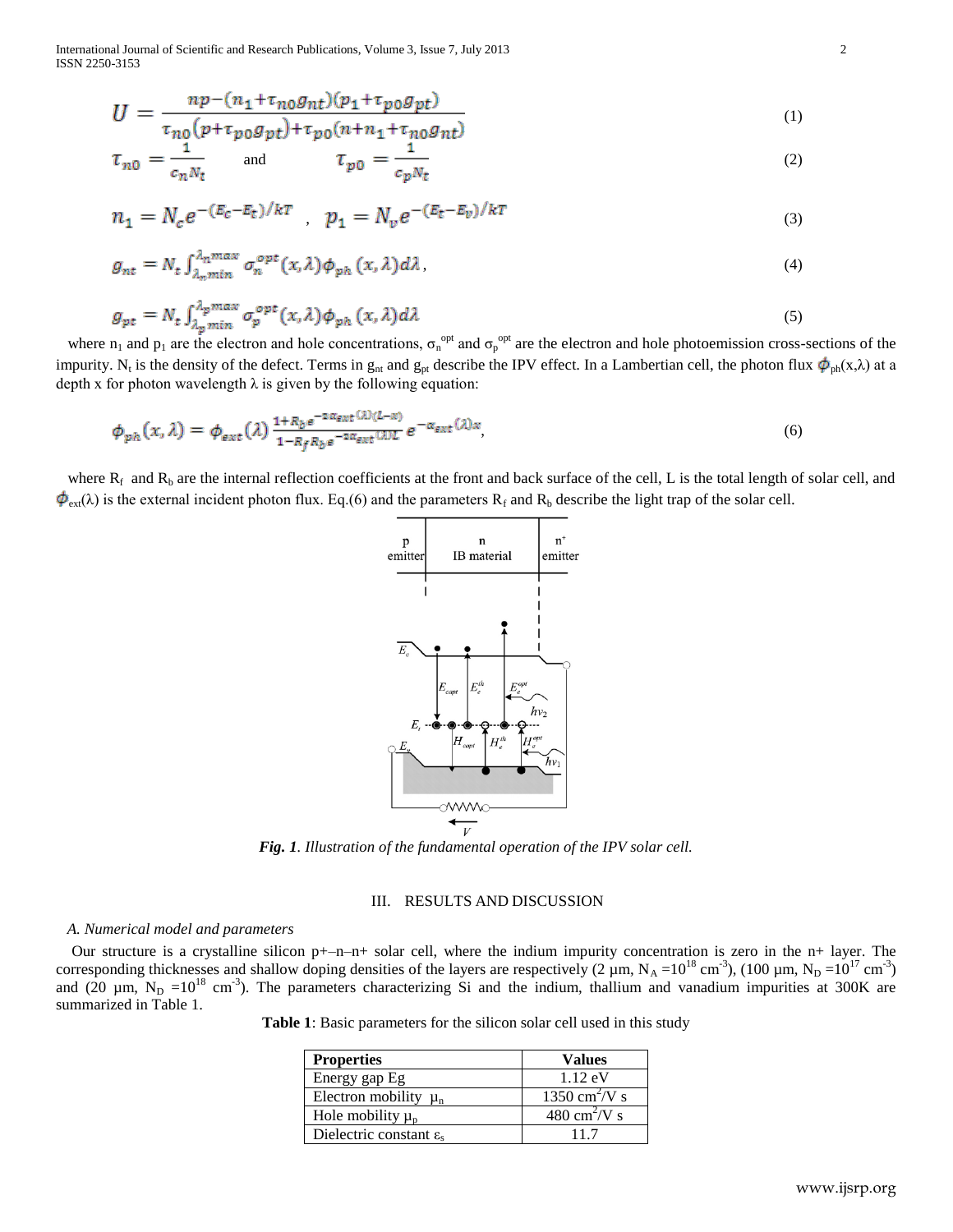| thallium                            | $0.26$ eV          |
|-------------------------------------|--------------------|
| vanadium                            | $0.36$ eV          |
| Energy level $E_t$ - $E_v$ : indium | $0.157 \text{ eV}$ |

 The effect of location of deep level of impurities, its concentration and the light trapping on the solar cell performance were investigated. In ref. [10] Johan Verschraegen et al observed that efficiency is maximal when the impurity is at 0.20 to 0.25 eV for the silicon solar cell and at 0.30 to 0.35 for GaAs solar cell above the valence band ( i.e. when the impurity located far from the middle of the band gap). To examine this we have plotted a calculated graph (using SCAPS simulator) of the conversion efficiency η as function of the energy level of the impurity  $E_t - E_v$ , for a Si solar cell (shown in fig 2).



Et-Ev (eV)

**Fig. 2:** *Calculation of the conversion efficiency η as function of the energy level of the impurity E<sup>t</sup> – E<sup>v</sup> . for a Si solar cell*

 From the above figure we have seen that maximum efficiency can be observed for trap level near 0.25eV, this verifies Johan Verschraegen results.

#### *B. Impurity concentration factor*

On the basis of our structure of crystalline silicon  $p^+$ -n-n<sup>+</sup> solar cell, we have plotted simulation graphs between conversion efficiency and impurity concentration for different impurities as shown in fig 3.



**Fig 3**: *Comparative study of conversion efficiency for indium, thallium and vanadium impurity as a function of Nt.*

In Fig 3, it can be seen that the highest efficiency was acquired at  $N_t = N_D = 10^{17}$  cm<sup>-1</sup>. The efficiency increases with increasing N<sub>t</sub> only when  $N_t$  <  $N_D$  after that it decreases rapidly. We found from fig.3 that the conversion efficiency increases from 25.55% to 28.27% with increasing the indium concentration  $N_t$  when  $N_t$ < $N_D$ . The increase is resulted from improvement of short circuit current density and small decrease in open circuit voltage. The net gain in efficiency is 2.72% indicates an improvement of performance of solar cell doped with indium by IPV effect. Similarly, we found net gain in efficiency 2.95% and 3.81% for solar cell doped with thallium and vanadium respectively. Although we found maximum efficiency for indium impurity yet we have highest improvement in the efficiency for vanadium impurity.

#### *C. Effect of light trapping*

In SCAPS program, the degree of light trapping is adjusted by the internal reflection coefficients  $R_f$  at the front and  $R_b$  at the back of the cell. We varied the internal reflection coefficients to study the effect of light trapping on the IPV solar cell performance. As shown in Table 2, it is observed that a maximum efficiency of 26.85% can be obtained when  $R_f = 0.9999$  and  $R_b = 0.9999$ . If  $R_f = R_b = 0$  (i.e. no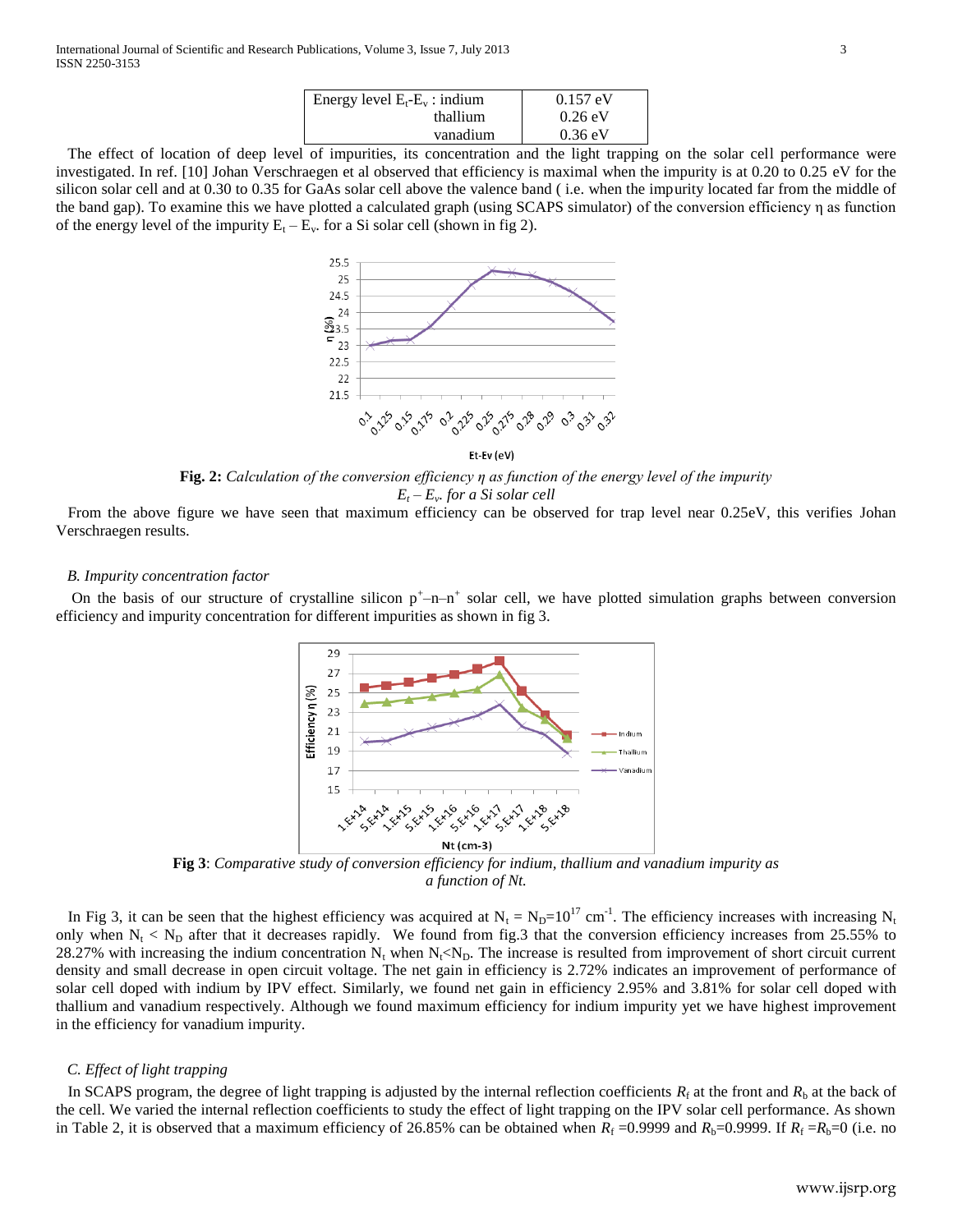light trapping), a maximum efficiency of the solar cell is only 23.97%. This indicates that light trapping is very important for improving IPV solar cell performance. A good light trapping can make silicon solar cells effectively absorb those weak infrared lights since silicon is an indirect bandgap semiconductor. An effective way for obtaining a good light trapping is to use a Bragg reflector structure consisting e.g. of thin alternating layers of AlAs and  $(Al_xGa_{1-x})As$ . This structure was reported to "reflect nearly 100% of long-wavelength photons" [11].

| $\mathbf{R}_{\mathbf{f}}$ | $\mathbf{R}_{\mathbf{b}}$ | $V_{oc}$ (V) | $J_{sc}$ (mA/cm <sup>2</sup> ) | $\eta$ (%) |
|---------------------------|---------------------------|--------------|--------------------------------|------------|
| 0.9999                    | 0.9999                    | 0.8084       | 42.47                          | 26.85      |
| 0.999                     | 0.9999                    | 0.8084       | 42.457                         | 26.83      |
| 0.999                     | 0.999                     | 0.8084       | 42.443                         | 26.82      |
| 0.999                     | 0.97                      | 0.8077       | 42.038                         | 26.60      |
| 0.99                      | 0.95                      | 0.8072       | 41.737                         | 26.42      |
| 0.97                      | 0.999                     | 0.8079       | 42.111                         | 26.65      |
| 0.93                      | 0.999                     | 0.8073       | 41.766                         | 26.44      |
| 0.93                      | 0.97                      | 0.8069       | 41.511                         | 26.28      |
| 0.95                      | 0.90                      | 0.8061       | 41.089                         | 26.00      |
| 0.90                      | 0.90                      | 0.8057       | 40.883                         | 25.87      |
| 0                         | 0                         | 0.8007       | 38.049                         | 23.97      |

**Table 2**: Effect of light trapping coefficient on the IPV solar cell performance.



**Fig 4:** *Effect of light trapping on efficiency*

As shown in Fig. 5, the IPV effect causes the extension of the infrared response, especially 1000-1300 nm wavebands. The infrared extension comes from the sub-bandgap absorption in the solar cell. When the light trapping is better, the infrared extension is wider. From these facts, we can further confirm that the IPV effect with good light trapping should improve cell performance.



**Fig 5 :** *Effect of light trapping on sub-bandgap spectral response with*  $N_t = 10^{17}$  *cm<sup>-3</sup>.*